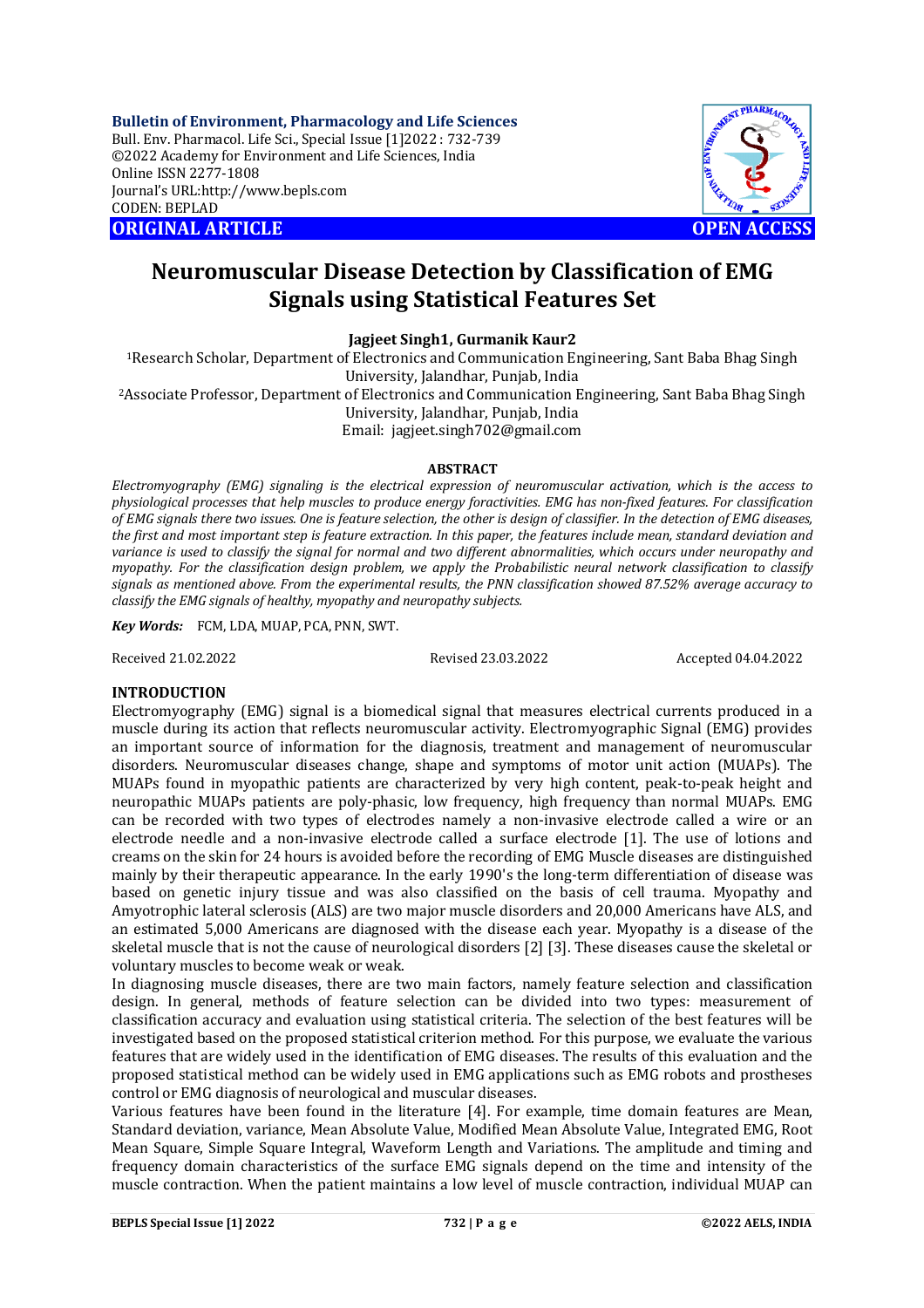be easily detected. As the intensity of contraction increases, more motor units overlap different MUAPs, creating an interference pattern that neurophysiologist cannot reliably identify different MUAP structures [5]. The methods described in [6], [7] use wavelet-domain properties derived from multi-level decomposition using a filter-bank structure, which only has the analysis bank with the dubies 4 wavelet filter, and often time domain features such as zero cross-rate, twist-amplitude Ratio, Root-Mean-Square (RMS) value and Autoregressive (AR) coefficient are used [8], [9]. Several classification methods have been reported in [6], [10], such as fusion classification, multi-classification, and an SVM that provides such opportunities for each class. Current EMG signal decomposition methods successfully decompose EMG signals the signals into "approximations" and "details" at different scales.[9].

Due to the different noise and artifacts present in EMG signals, the required information is compounded within the raw EMG signals. However, if raw EMG signals are used as input in the EMG classification, the efficiency of the classification decreases. To improve the performance of the classification, researchers are using a variety of EMG features as input to the classification. To achieve the performance of classifier at optimal level, the characteristics of the EMG feature space (e.g., maximum class segmentation, visibility and computational complexity) must be considered [11].

# EMG Input (Real time EMG data) EMG pre-processing Segmentation of EMG Signals Clustering of EMG Signals Feature Extraction by Statistical method Final Feature reduction ↓ Classification

## **MATERIAL AND METHODS**

**Figure 1.Block diagram of proposed work for neuromuscular disease classification.**

## **DATA COLLECTION**

The Real time EMG data set is taken from the Department of Computer Science, University of Cyprus. The standard concentric needle electrode was used to acquire the signal from NOR, MYO and MND subjects for duration of 5 seconds. All the EMG signals were acquired from the biceps brochii muscle at up to 30% of the maximum voluntary contraction (MVC) level under isometric conditions.

## **DENOISING OF EMG SIGNAL**

After enforcing wavelet transform, we will be predisposed to left with a group of the high frequency sub bands wave coefficients. These high frequency sub bands include the information contained by the data set. Enough small details are eliminated from the data without affecting the required features of data set. Additionally, these small details are often related to noise; consequently, by putting those coefficients to zero, we are basically killing the noise. This turns into the fundamental theory in the back of thresholdingset all frequency sub band coefficients lower than a defined threshold to zero and reconstruct the information set by using the usage of inverse wavelet transformation of those coefficients.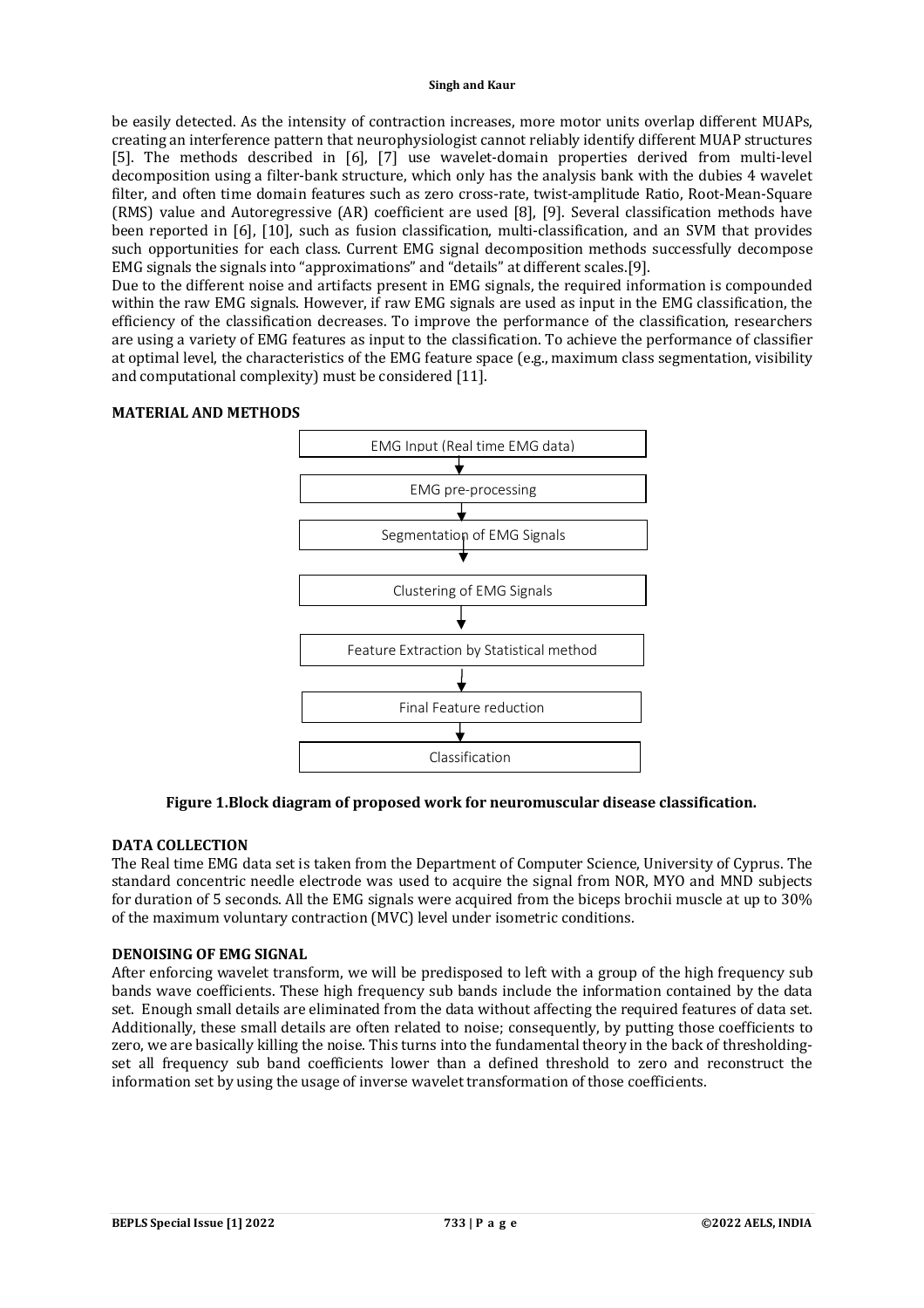

## **SEGMENTATION OF DENOISED SIGNAL**

In SWT at each level high and low pass filter are applied to the data. It does not modify the filter at each level, by padding them with zeros. It is more complex to compute the data with this technique. The selection of subsets of the positions "n" and scales "m" of the mother wavelet  $\Psi(t)$  [12–14] is as follows:

$$
\psi_{mn}(t) = 2^{\frac{m}{2}} \psi(2^m t - n) \dots (1)
$$

Positions and dyadic scales (nand m are integers) are based on powers of two. Wavelet for any function is shaped through dilation of  $\Psi(t)$  with a coefficient  $2^m$  (from (<u>1</u>)) resulting in the translated interval on a

grid proportional to  $2^{-m}$  . By correlating the actual signal with wavelet function of various sizes, the details of the signal are acquired at several scales. This hierarchical scheme known as multiresolution decomposition, which separates the signals into "approximations" and "details" at different scales. The SWT retains the property that a translation of actual signal does not necessarily suggest a translation of the corresponding wavelet coefficient.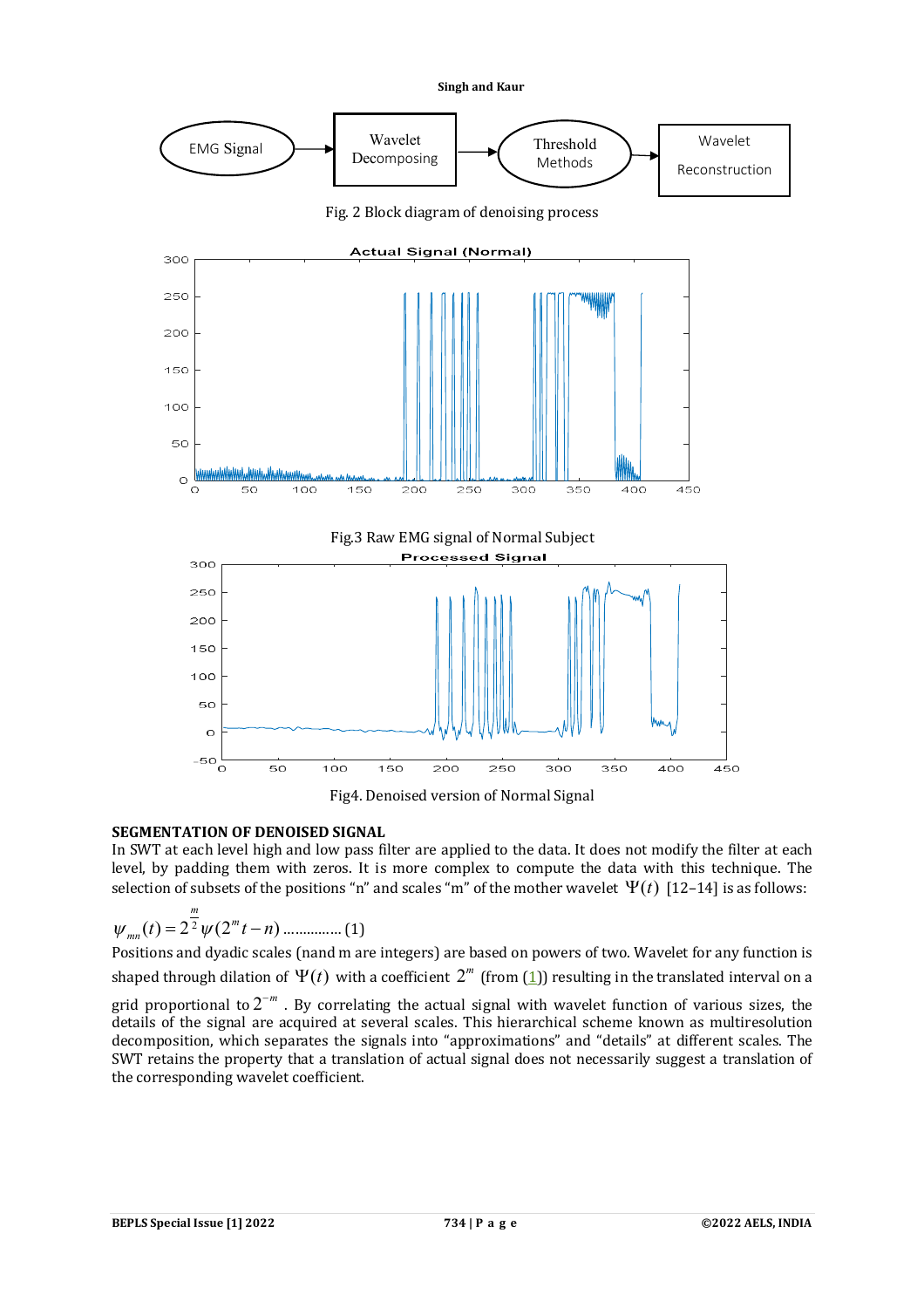

Fig5. Detailed and approximate coefficients of signal

#### **CLUSTERING OF SEGMENTED EMG SIGNALS**

1

For the purpose of data reduction clustering algorithms have been used. Taking the Centre of the cluster apart from each member in that cluster can resolve the problem. In FCM method, a fuzzy membership is assigned to every data point according to their distances corresponding to each cluster Centre. After each iteration, membership and cluster centers are updated by using the formula [15]:

(2/ 1) 1 ( / ) *ij c m ij ik k d d* …………… (2) 1 1 ( ) , 1, 2,3........ ( ) *n m ij i i j n m ij i x v j c* …………… (3)

Where '  $\mu_{ij}$ ' represents the membership of  $i^{th}$  data to  $j^{th}$  cluster centre. '  $v_j$  ' represents the  $j^{th}$  cluster centre. ' *c* ' represents the number of cluster centre. ' *n* ' is the number of data points. '*m* ' is the fuzziness





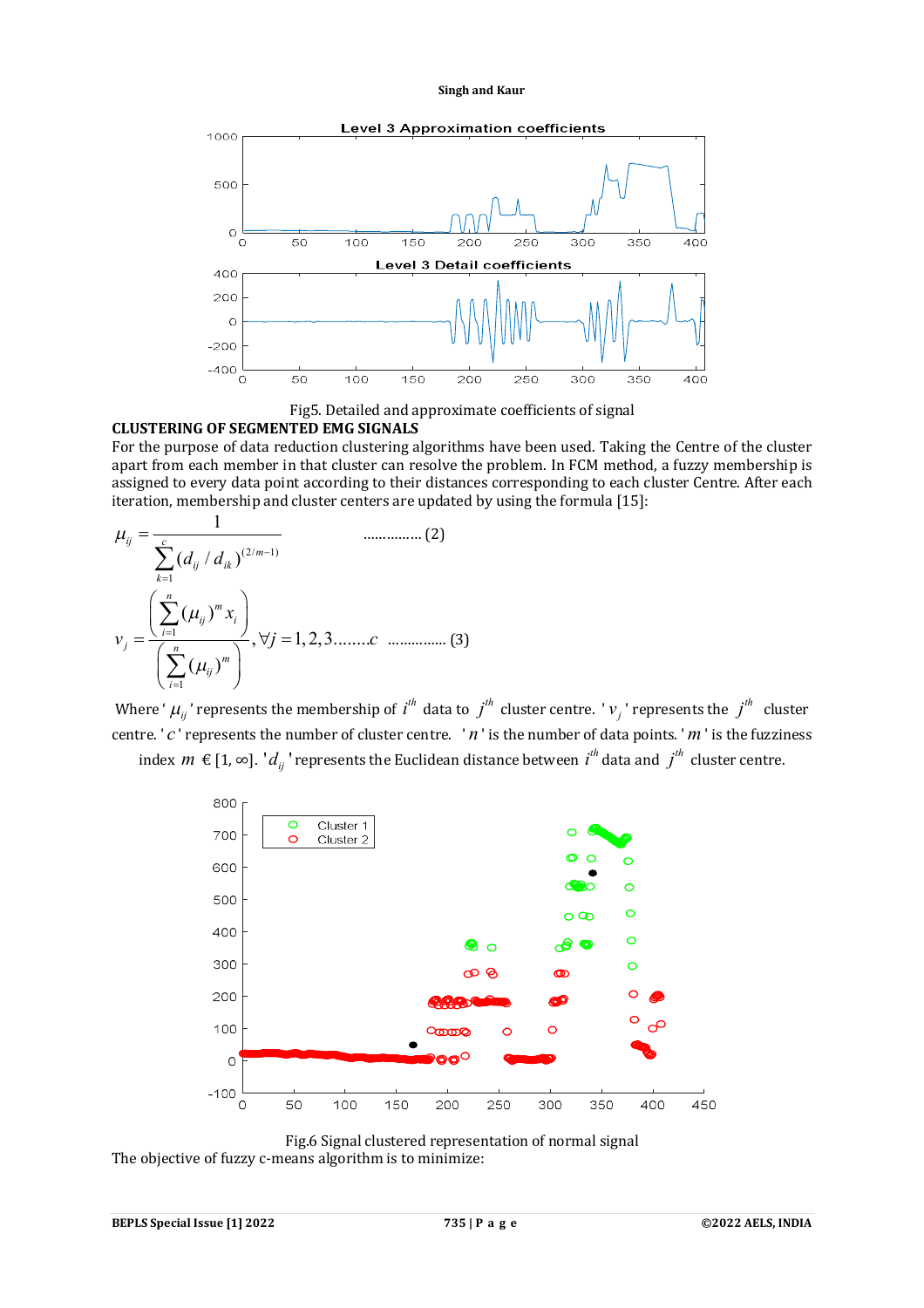$$
J(U,V) = \sum_{i=1}^{n} \sum_{j=1}^{c} (\mu_{ij})^{m} ||x_{i} - v_{j}||^{2}
$$
 ....... (4)

Where, ' $||x_i - v_j||$ ' is the Euclidean distance between  $i^{th}$  data and  $j^{th}$  cluster center.

## **FEATURE EXTRACTION AND REDUCTION**

The following features are commonly used to identify muscle isometric contractions of the muscle brachii and can be calculated using the algorithm in the MATLAB tool:  $Mean(\mu)$ : Mean is given by average sum of wavelet coefficients.

$$
\mu = \frac{1}{N} \sum_{i=1}^{N} A_i
$$
 (5)

**StandardDeviation**: In statistics and probability theory, standard deviation shows how much variation or "dispersion" exists from the average (mean, or expected value).

$$
S = \sqrt{\frac{1}{N-1} \sum_{i=1}^{N} |A_i - \mu|^2}
$$
 ....... (6)

**Variance**: In statistics, variance is a measure of variability. It is calculated by taking the average of squared deviations from the mean.

2 1  $\frac{1}{\sqrt{2}}\sum_{i=1}^{N}|A_i-\mu|^2$ 1 *N i i*  $V = \frac{1}{\sqrt{2}} \sum_i |A_i|$  $\overline{N-1}\sum_{i=1}^{\infty}$  |  $A_i - \mu$  $\overline{a}$  $=\frac{1}{\sqrt{1-\frac{1}{2}}}$   $\sum |A_i - A_j|$ …………… (7)

The above-mentioned features are extracted using the MATLAB code for healthy, myo and neu EMG signal and are given in table 1:

| Cluster number    | <b>Features</b>                    | <b>Values</b> |
|-------------------|------------------------------------|---------------|
| <b>Cluster</b>    | Mean                               | 572.74        |
|                   | <b>Standard Deviation</b>          | 141.75        |
|                   | Variance                           | 20094.98      |
|                   | Mean of Peaks                      | 631.19        |
|                   | <b>Standard Deviation of Peaks</b> | 131.86        |
|                   | Variance of Peaks                  | 17387.55      |
| $\sim$<br>lluster | Mean                               | 54.97         |
|                   | <b>Standard Deviation</b>          | 75.57         |
|                   | Variance                           | 5711.67       |
|                   | Mean of Peaks                      | 98.80         |
|                   | <b>Standard Deviation of Peaks</b> | 99.72         |
|                   | Variance of Peaks                  | 9944.91       |

#### TABLE 1: VALUES OF FEATURES EXTRACTED FROM PROCESSED SIGNAL

The EMG feature vectors of healthy, myopathy and neuropathy patients are statistically analyzed, both vectors computed using the identical function extraction algorithm and firmware setup. The device is designed with the aid of taking numerous cases of different training and testing data sets. Furthermore, the samples used in the training session will not be used in the test session. There is no overlap of the training set in the test set or vice versa.

In the present study, a feature reduction of EMG was performed by using PCA and LDA fusion structure for the purpose of classification, which is based on a number of criteria explained in the following sections. PCA can predict feature vectors from a high-dimension space onto a low-dimension, and make the variance of data maximum in the low-dimension space. A set of orthogonal basis denoted by A  $(a_1, a_2, a_3, \ldots, a_m)$ , is obtained, and it can project n-dimension random variables X= (X1, X2, ..., Xn) for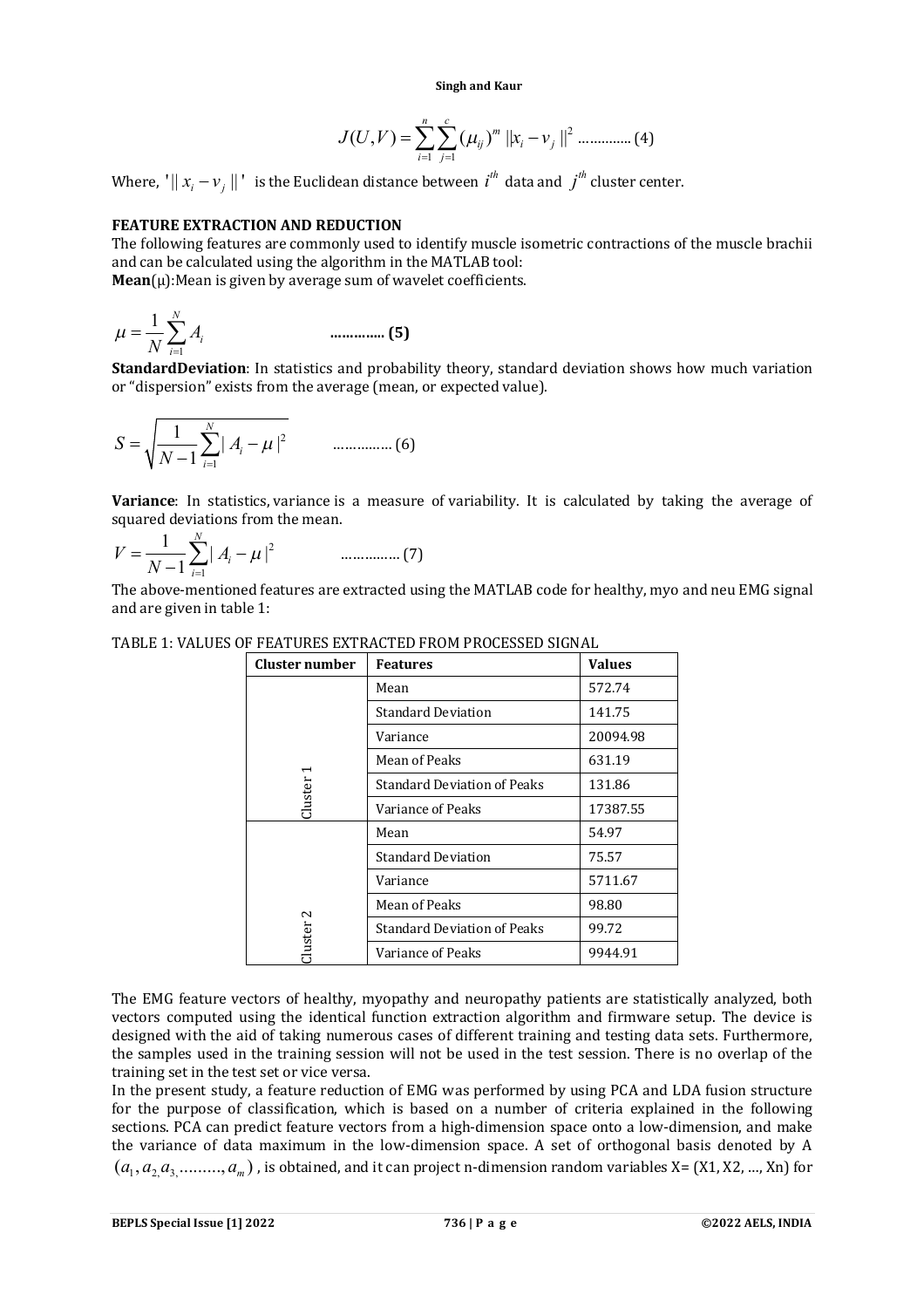m(m<n)-dimension random variables Y=(Y1, Y2,...,Ym)T achieving dimensionality reduction meanwhile retaining the maximum information.

 $Y = A^T X$  $Y = A^T X$  (8) LDA reduce the vector dimension by projecting high-dimension vectors onto an optimal discriminant space to extract class information and ensures the largest between-class distance and the smallest withinclass distance in projected vectors. To get a new sample Y, sample X can be projected onto the LDA optimal discriminant space, as the following equation

 $Y = W^T X$ 

*Y W X* …………… (9)

For the PCA+LDA projection scheme, the matrices A and W can be sequentially obtained in the training stage, and then a sample X can be projected onto the PCA+LDA combination projected space to obtain a new sample Y, as the following equation

$$
Y = A^T W^T X \tag{10}
$$

## **CLASSIFICATION METHOD**

Artificial neural network techniques are the trending for classification of 1-D and 2-D signals. In literature, classification of EMG signals is done by using various techniques such as Support vector machine (SVM), principal component analysis (PCA), feed forward network at different layers (FFNN), back propagation neural network (BPNN), Logistic Regression (LR), probabilistic neural network (PNN), multilayer perceptron neural network (MLPNN), etc. [16,19].

## **PROBABILISTIC NEURAL NETWORK (PNN):**

Multiclass problems can suitably handle by single PNN. This is opposite to the so-called one-against-the rest or one-per-class approach taken by some classifiers, such as the SVM, which decompose a multiclass classification problem into dichotomies and each chotomizer, has to separate a single class from all others [17].

TABLE2: CONFIGURATION SETUP OF CLASSIFIER WITH ITS VALUES

| Sr no | <b>Parameters</b>                          | <b>Values</b>  |
|-------|--------------------------------------------|----------------|
|       | <b>PNN-</b> Ist Layer Neuron Type          | Radbas neurons |
|       | <b>PNN-2nd Layer Neuron Type</b>           | Compet neurons |
|       | <b>PNN-Spread of radial basis function</b> | 0.1            |

In PNN architecture many interlinked processing units or neurons are organized by successive layers. The input layer simply distributes the input to the neurons in the pattern layer it does not perform any computation. On receiving a pattern x from the input layer, the neuron  $x_{i}$  of the pattern layer computes

its output is given by [18],

$$
\phi_{ij} = \frac{1}{(2\pi)^{\frac{d}{2\sigma^d}}} \exp\left[\frac{- (x - x_{ij})^T (x - x_{ij})}{2\sigma^2}\right] \dots \dots \dots \dots \dots (11)
$$

Where d denotes the dimension of the pattern vector x, is the smoothing parameter, and  $x_{ij}$  is the neuron vector.

## **RESULT AND DISCUSSION**

The brachial biceps muscles were used in this work because they were the frequently investigated in the different patient groups. For the purpose of detecting the EMG diseases from the given EMG data, 66 EMG datasets of 22 normal, 19 myo and 25 MND subjects are used. 408 samples of each dataset are selected in frame for feature extraction. In this paper raw data is preprocessed and denoised using wavelet. two types of experiments have done. In next phase segmentation is done for feature extraction using discrete wavelet transform. From each frame, detailed and approximate coefficients are used for features extraction. The results presented are computed using the 'sym4' type mother wavelet. These coefficients values are clustered by using Fuzzy C mean clustering which results in two clusters by assigning fuzzy membership to each value around the center. Mean, Standard deviation and variance are prominent feature set used for classification of EMG signals. To reduce the dimensionality of prominent features PCA and LDA.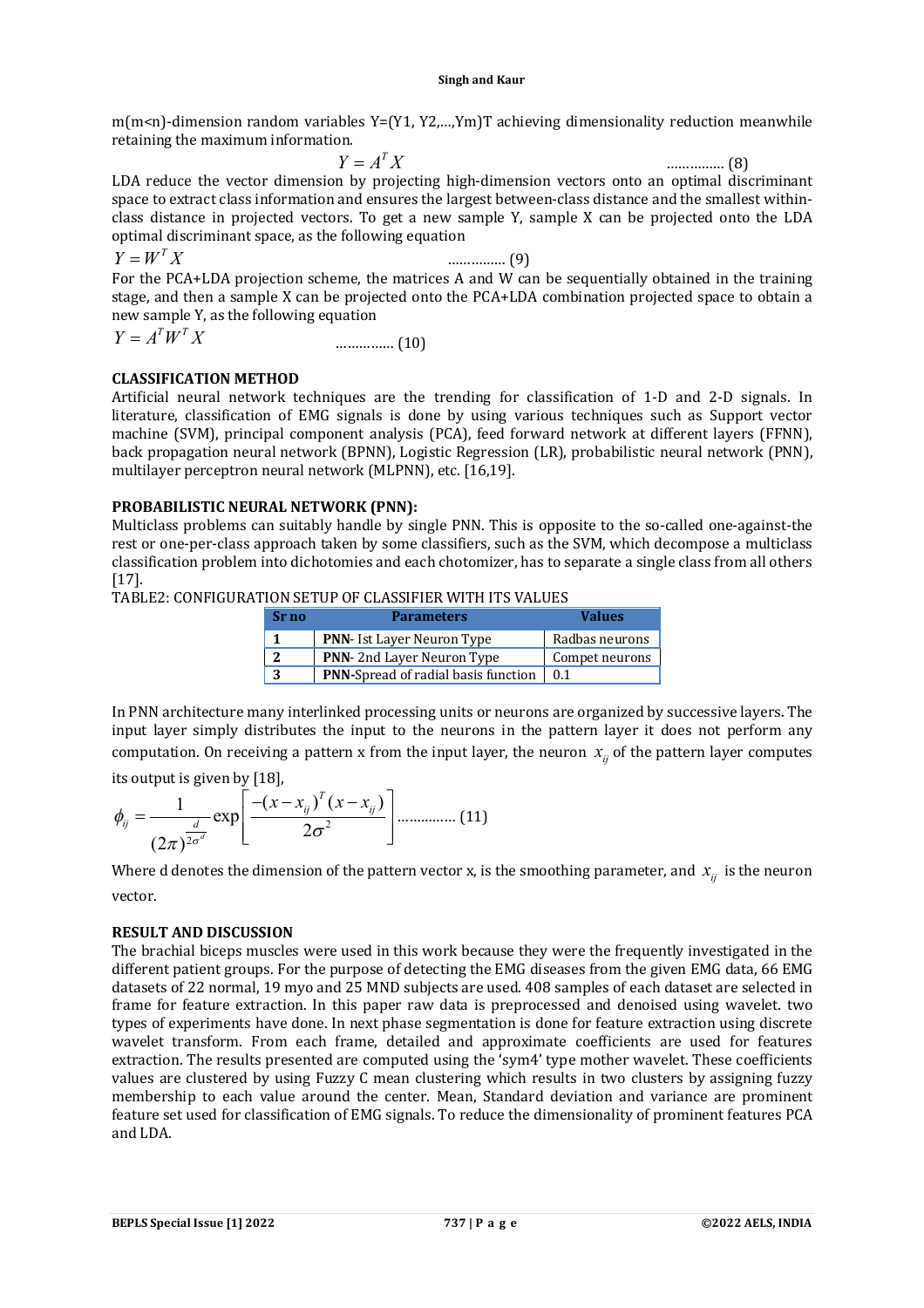| Sr No. | <b>Actual Features</b> | <b>PCA Features</b> | <b>LDA Features</b> |
|--------|------------------------|---------------------|---------------------|
| 1      | 572.74                 | $-4006.06$          | 0.0245              |
| 2      | 141.75                 | $-4437.05$          | 0.0060              |
| 3      | 20094.98               | 15516.16            | 0.8624              |
| 4      | 631.19                 | -3947.62            | 0.02709             |
| 5      | 131.86                 | -4446.95            | 0.00565             |
| 6      | 17387.55               | 12808.74            | 0.7462              |
| 7      | 54.97                  | $-4523.84$          | 0.00235             |
| 8      | 75.57                  | $-4503.23$          | 0.0032              |
| 9      | 5711.67                | 1132.86             | 0.245               |
| 10     | 98.8                   | $-4480.00$          | 0.004240            |
| 11     | 99.72                  | $-4479.08$          | 0.00428             |
| 12     | 9944.91                | 5366.10             | 0.42                |

The classification performance was evaluated for EMG datasets (normal, myopathy and neuropathy subject). In the experiment different cases are considered by taking different ratios of training and testing data set. The average accuracy obtained from PNN classifier 87.52%, as shown in table 4.

| Phases | Data set taken for training and testing (%) | Accuracy (%) | Average Accuracy (%) |
|--------|---------------------------------------------|--------------|----------------------|
|        | $60-40$                                     | 87.778       |                      |
|        | $40 - 60$                                   | 87.366       |                      |
|        | 70-30                                       | 87.333       | 87.524               |
|        | 80-20                                       | 87.143       |                      |
|        | $90 - 10$                                   | 88           |                      |

| TABLE4: PNN BASED CLASSIFICATION RESULTS |
|------------------------------------------|
|                                          |

#### **CONCLUSION**

From the discussion above, these different types of EMG signals (both normal and abnormal) can be clearly identified by the methods described above, using the cost-effective automated classification design, which can be used as a time-efficient approach. Based on the features discussed the results of PNN shows variation in accurate classify healthy, myo and neuropathy EMG signals by changing ratio of training and testing data sets. Classification accuracy depends on the specificity of the characteristics of different classes. The PNN classification showed remarkable accuracy as the error was less than 0.05 in each case and the average classification accuracy was found to be 87.52% for healthy, myo and neuropathy EMG signals.

#### **REFERENCES**

- 1. Carlo De Luca (2006), Electromyography". Encyclopedia Of Medical Devices and Instrumentation (JohnG.Webster,Ed), John Wiley Publisher,
- 2. R,S.Jones. (1998) "On-lineAnalysisof Neuromuscular Function" Proc. IEEE Eng. InMed. Biol. Vol.lO,p.1607
- 3. K. McGill (1985).,"Automatic decomposition of the clinical Electromyogram" IEEE Trans on Biomed. Engg.Vo1. BHE-32. No.7,pp.470-477
- 4. Phinyomark, S. Hirunviriya, C. Limsakul, P. Phukpattaranont,(2010) "Evaluation of EMG feature extraction for hand movement recognition based on Euclidean distance and Standarddeviation,"IEEE
- 5. Gurmanik Kaur, A. Arora and V. K. Jain (2010), " EMG Diagnosis using Neural Network Classifier with Time Domain and AR Features", ACEEE International. Journal. on Electrical and Power Engineering, Vol. 01, No. 03
- 6. TaherehKamali ,Reza Boostani and HoosseinParsaei, (2014) "A Multi-Classifier Approach to MUAP Classification of Neuromuscular Disorders" IEEE Transaction On Neural Systems And Rehabilitation Vol22 No1
- 7. Todd R. Farrell and Richard F. ff. Weir (2008) "A Comparison of the Effects of Electrode Implantation and Targeting on Pattern Classification Accuracy for Prosthesis Control.",IEEE Transactions On Biomedical Engineering, Vol. 55, No. 9
- 8. L. J. Pino, D. W. Stashuk, S. G. Boe, and T. J. Doherty (2008) "Motor unit potential characterization using pattern discovery" ,Med. Eng. Phys.,vol. 30, pp. 563–573
- 9. Naga Rajesh, (2015), A Segmental Approach with SWT Technique for Denoising the EOG Signal .Hindawi Publishing Corporation Modeling and Simulation in Engineering Article ID 612843
- 10. Carlo J. De Luca , L. Donald Gilmore(2010) " Filtering the surface EMG signal: Movement artifact and baseline noise contamination", Journal of Biomechanics 43 Pg:1573–1579 Science Direct.
- 11. Zardoshti-Kermani, M.; Wheeler, B.C.; Badie, K.; Hashemi, R.M.(1995) EMG feature evaluation for movement control of upper extremity prostheses. IEEE Trans. Rehabil. Eng. Pg. 324–333.